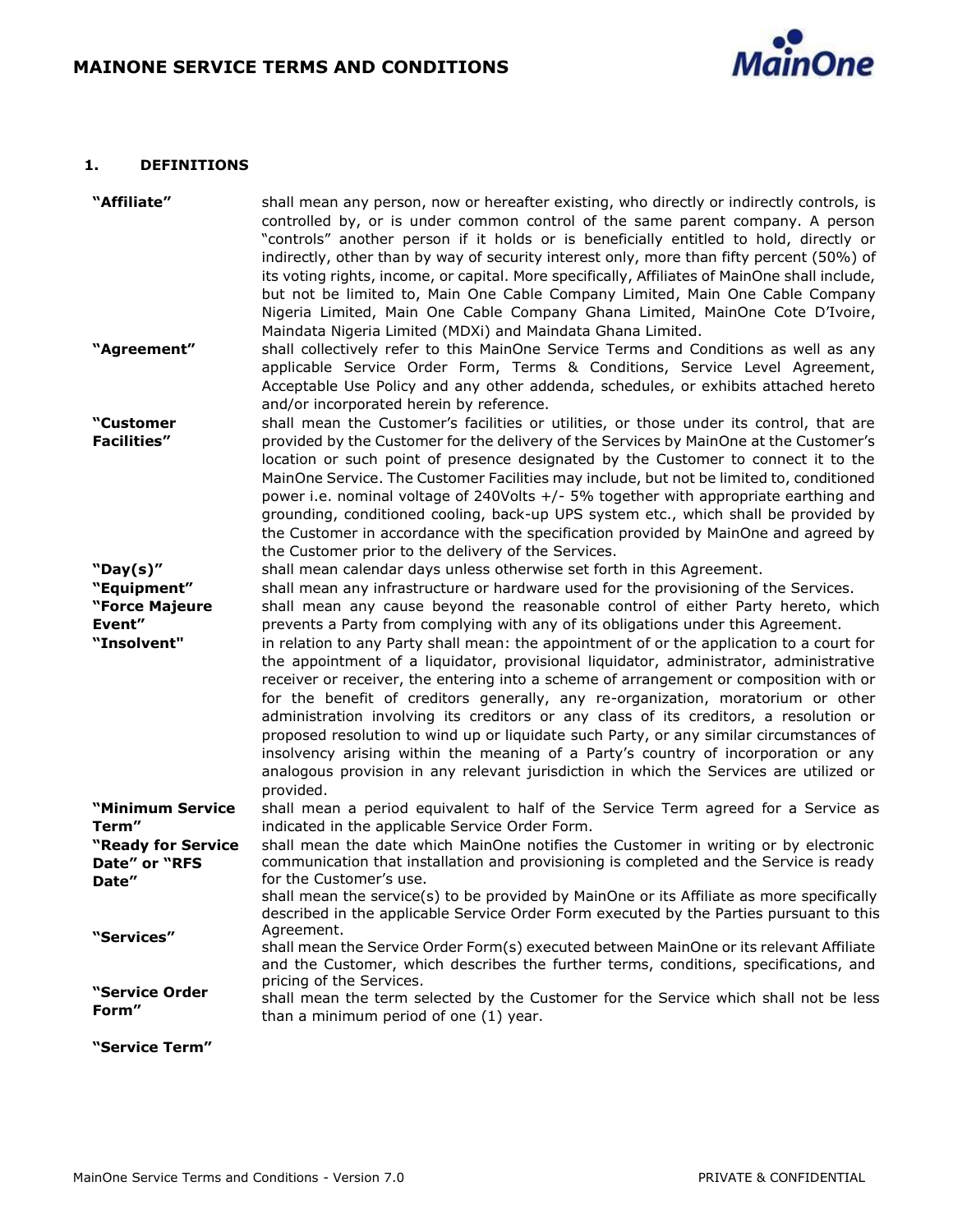

# **2. PROVISION OF SERVICE**

- 2.1. MainOne shall deliver the Services on a non-exclusive basis and the Customer shall purchase and utilize the Services as per the specifications described in the Service Order Form. Any request for an upgrade or downgrade of the Service(s) delivered shall be documented through an additional Service Order Form to be executed by the Parties.
- 2.2. Subject to the terms of the applicable Service Order Form, following the execution of the Agreement, MainOne shall proceed with the provisioning and implementation of the Service provided that: (i) It has received from the Customer, all necessary contractual documents and technical information, and support that it deems necessary for Service provisioning and implementation (including a Service Order Form duly signed by the Customer); and (ii) It has deemed Service provisioning technically feasible and has accepted the Service Order Form by executing same. Where the conditions above have not been met, MainOne hereby reserves the right to cancel the provisioning of the Service and/or the Service Order Form prior to the RFS Date upon providing notice thereof to the Customer.
- 2.3. Billing for the Service shall commence immediately on the RFS Date unless the Customer notifies MainOne within two (2) Days of its non-acceptance of the Service on the basis that agreed technical specifications for the Service have not been met. In that case, further tests of the Service will be conducted and a new RFS Date will be agreed upon; provided that any use by the Customer of a Service for purpose other than testing (unless otherwise agreed) following notice of non-acceptance will be deemed to constitute acceptance of that Service.
- 2.4. In no event shall MainOne be, or be deemed to be, responsible for any Service impairment or loss of functionality, or breach of any performance obligation under this Agreement where any Service failure, fault or delay in performance is directly or indirectly related to any failure by the Customer to provide Equipment agreed to be provided under this Agreement by the Customer.

## **3. TERM AND RENEWAL**

- 3.1. This Agreement will remain in full force and effect until: (i) No more Services are provided to the Customer by MainOne, upon or after which event either Party may terminate this Agreement by giving the other Party notice in writing; or (ii) It is terminated in accordance with its terms and conditions.
- 3.2. Subject to any contrary terms in a Service Order Form, at the end of the Service Term ("Service Expiration Date"), the Service Term for that Service will automatically be extended on the same terms on a yearly basis unless: (i) MainOne notifies the Customer at least thirty (30) days prior to the applicable Service Expiration Date of revised terms in respect of the Service, in which case, and subject to the mutual agreement of the Parties, the Service shall be renewed on such revised terms; or; (ii) Either Party notifies the other Party in writing at least thirty (30) days before the applicable Service Expiration Date that it does not wish the Service Term to be renewed, in which case the Service, and any associated local access Services, shall expire on the Service Expiration Date.

### **4. SERVICES FEES/CHARGES**

- 4.1. MainOne shall invoice the Customer directly or through its Affiliate in the applicable jurisdiction where the Service is delivered for the Service fees ("Service Fees") as set forth in the applicable Service Order Form(s).
- 4.2. The Service Fees shall be invoiced and paid in the applicable currency specified in the Service Order Form. All Service Fees shall be made free and clear of and without deduction for or on account of taxes. In the event that the Customer is required by law to make a payment subject to deduction or withholding of Tax, the Customer shall ensure that MainOne receives the Service Fees it would have received had no such deduction or withholding been made or required to be made. Failure by the Customer to make applicable deduction or withholding of Tax remittance due under this Agreement or with respect to any Service Order Form shall be treated as a breach under Clause 7 of this Terms and Conditions, giving MainOne the right to terminate this Terms and Conditions or any applicable Service Order Form.
- 4.3 Subject to the mutual agreement of the Parties, the Service Fees for the Service shall be subject to a review during the Service Term to give effect to a reasonable adjustment for increase in the cost to MainOne of providing the Services to the Customer as a result of: statutory or regulatory changes directly affecting the Service Fees; a devaluation of the applicable currency by greater than 15% during the Service Term; changes in costs of utility services provided by third parties such as electric power companies or authorities; or an increase in the per litre cost of diesel (where applicable to the Service).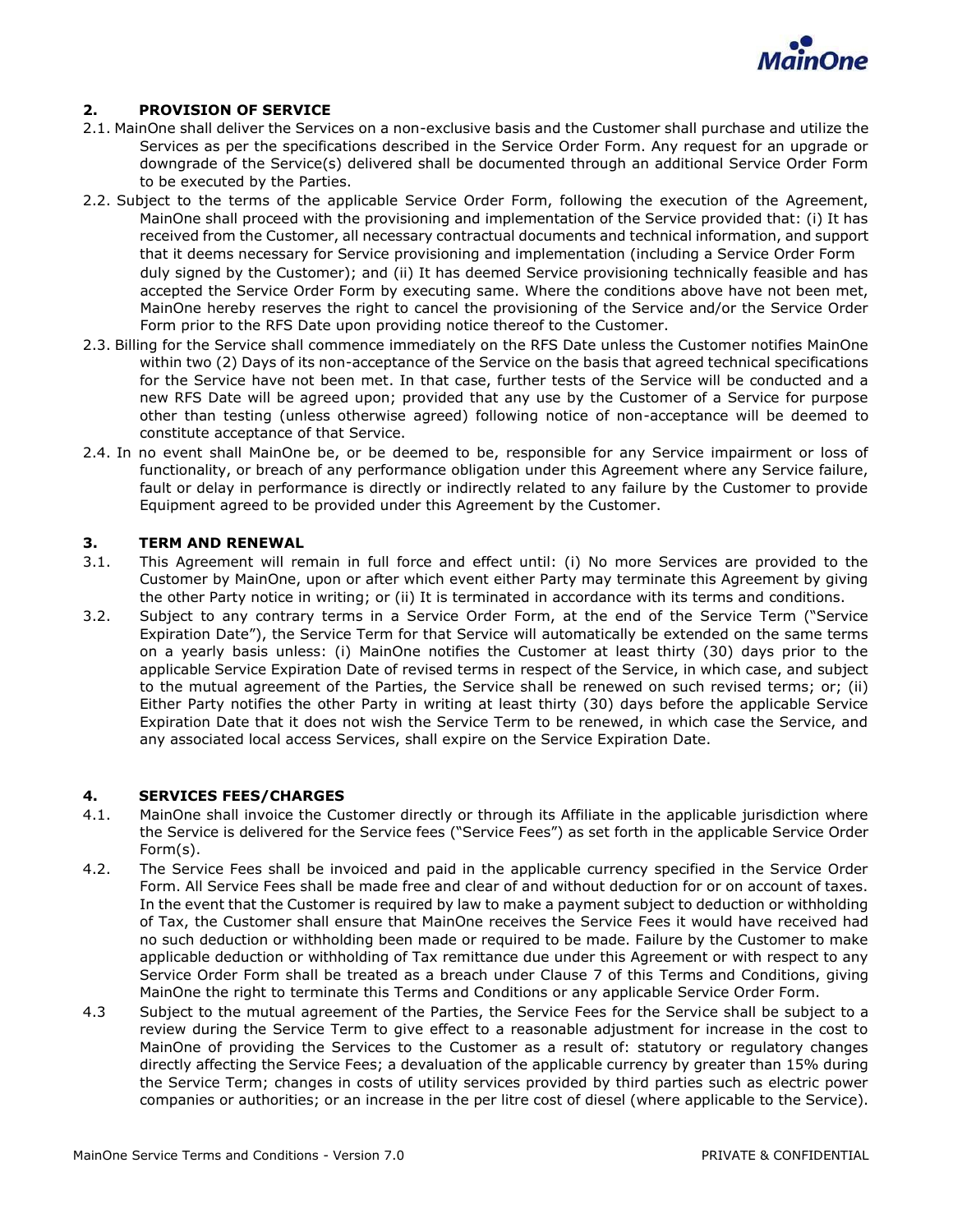

MainOne shall provide notice to the Customer of any proposed price review, which shall be subject to agreement by both Parties prior to implementation; provided always that the Parties shall be obligated to conclude and document such review within thirty (30) days of the notice referred to herein, being provided by MainOne.

## **5. PAYMENT**

- 5.1. Payment for the Services shall be as provided under the applicable Service Form. If the Customer, in good faith, disputes any portion of the Service Fees then the undisputed amount of the invoice shall remain due and payable as provided for in this Clause and the payment of the disputed amount may be deferred pending the resolution of the dispute as per Clause 23.
- 5.2. Payment to MainOne shall be remitted via bank transfer to the bank details designated in the invoice. In the event the Customer has a good faith dispute concerning any invoiced amount, it shall present to MainOne in writing, the basis of the dispute and all evidence required to justify the dispute. The Parties shall cooperate to resolve any and all disputes within fifteen (15) Days of the initial notice of the disputed amount from the Customer. Any amounts due hereunder that are not paid when due shall accrue interest at the rate of 2% per month until such amounts are paid in full.

### **6. SUSPENSION OF SERVICES**

- 6.1 MainOne may, without terminating this Terms and Conditions, suspend any Service under an applicable Service Order Form, in part or whole with immediate effect:
	- 6.1.1. If the Customer fails to make any payment when due, provided MainOne gives the Customer prior notice of such suspension. Upon suspension of the Services by MainOne in accordance with this provision, and upon request for reconnection by the Customer, the Customer may be required to pay a reconnection fee prior to the re-connection of the Services by MainOne, and/or shall provide a security deposit for the Services of an amount equal to the applicable monthly/quarterly Service Fee payable for the Service, which shall be maintained until the end of the Service Term. Where the security deposit is not utilized at the end of the Service Term, MainOne shall attach it as payment for the last month or quarter payment, whichever is applicable, or provide additional Services to the Customer in consideration for the security deposit, whichever the Customer elects.
	- 6.1.2. If it is obliged to do so: (i) to comply with an order, lawful instruction or request of a government agency, an emergency services organization, judicial authority, or other competent administrative authority; or (ii) where the Customer uses the Service in a manner that violates the MainOne Acceptable Use Policy or causes harm to MainOne's or its customers' network or facilities; Provided that if it is necessary for MainOne to suspend the Services under the foregoing circumstances, it shall provide such prior notice to the Customer as is reasonably possible under the circumstances, and use all reasonable endeavors to determine the timing of such suspension, and to minimize the duration and impact caused by such suspension as much as reasonably practicable under the circumstances.

## **7. TERMINATION**

- 7.1. Either Party shall be entitled to terminate this Terms and Conditions or any part thereof in the event that: (i) the other Party commits a breach of any of its material obligations herein and fails to remedy such breach within thirty (30) Days after delivery of written notice thereof from the non-defaulting Party; or (ii) the other Party becomes insolvent.
- 7.2. The Customer shall be entitled to terminate a Service Order Form: (i) prior to the RFS Date of the Service, upon providing reasonable written notice to MainOne provided that the Customer shall reimburse MainOne for all reasonable costs incurred by MainOne in the implementation of the Service to be terminated; or (ii) for convenience, subject to the completion of the Minimum Service Term, upon providing ninety (90) Days prior written notice to MainOne; provided that the Customer shall pay to MainOne, all Service Fees for Services rendered and still unpaid. Where the Customer terminates a Service Order Form for convenience prior to the completion of the Minimum Service Term and without providing the ninety (90) Days' notice, the Customer shall be obligated to immediately pay the Service Fees for the remainder of Minimum Service Term.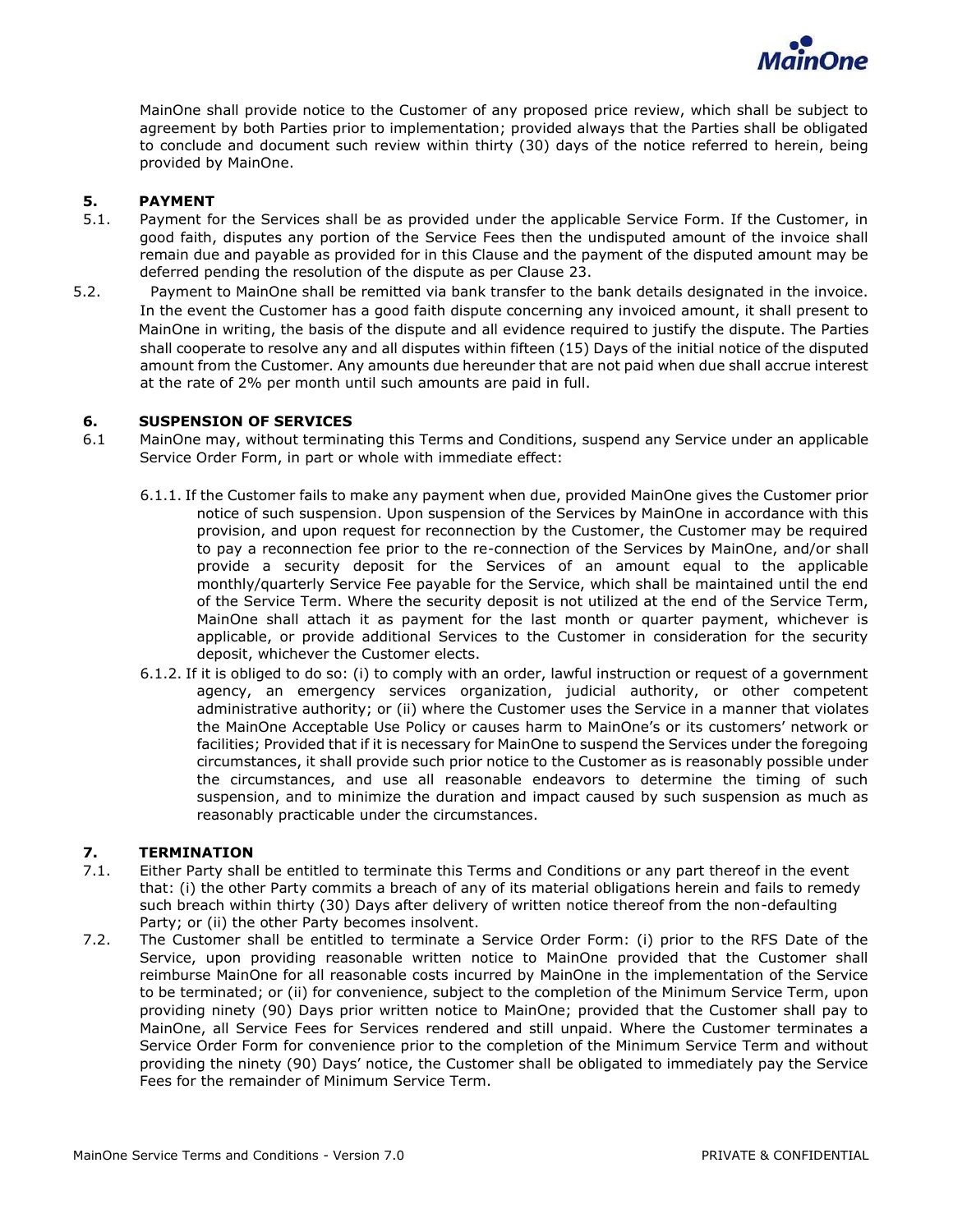

- 7.3. MainOne shall be entitled to terminate the Service or a Service Order Form immediately where the Service is suspended for breach of payment obligations under clause 7.1, and such breach continues for up to twenty-one (21) days thereafter. Upon such termination under this clause, all the Service Fees for the Services rendered and still unpaid shall become immediately due and payable by the Customer.
- 7.4. Upon termination of a Service for any reason, any Equipment provided by MainOne to the Customer shall be immediately returned to MainOne by the Customer and the Customer shall grant access to MainOne or its representatives for the purpose of removing any such Equipment from the Customer locations.

## **8. EQUIPMENT**

- 8.1. Unless otherwise agreed in writing, the Customer may, at its sole cost and expense, arrange for any Equipment to connect the Services. Where the Equipment is provided by MainOne upon the Customer's request, the Customer shall pay MainOne any agreed additional cost or expense incurred by MainOne for the installation of the Equipment.
- 8.2. MainOne may have to deliver, install and maintain the Equipment on Customer's site(s). Unless explicitly sold to the Customer as provided in Clause 8.1 and expressly documented in the Service Order Form, the Equipment remains the exclusive property of MainOne and shall be returned to MainOne immediately upon request in the same condition as it was initially provided excepting fair wear and tear. The Customer shall be responsible for the protection of such Equipment from loss, theft, damage, or destruction while in its possession and shall bear all such risks with respect to the Equipment until it is returned to MainOne. In no event shall MainOne be, or be deemed to be, responsible for any Service impairment or loss of functionality, or breach of any performance obligation under this Agreement where such Equipment is rendered defective, damaged, destroyed or not working properly through the fault or omission of the Customer and the Customer shall be liable to replace or repair any such Equipment at its sole cost and expense.
- 8.3. The Customer shall at its own expense obtain such consents, authorizations, or approvals as may be required by MainOne (including its employees and authorized contractors) to enter the Customer's sites and to allow MainOne to access, bring upon, install, store, use, maintain and service the Equipment on the Customer's site(s). For the avoidance of doubt, it is hereby agreed by the Parties that any delay by the Customer in obtaining any such consents or authorizations required under this clause will delay the performance of MainOne's obligations under this Agreement without any liability being incurred by MainOne.
- 8.4. Where the Customer's own Equipment is deployed on our network or at any of our facilities, the Customer shall ensure that such Equipment has been duly 'type approved' or granted such other certificate of conformity as maybe legally required and shall promptly upon request provide MainOne with evidence of such approval. Customer shall indemnify MainOne against any liability of whatever nature arising from or due to the Customer's failure to obtain the necessary type approval for such equipment.

### **9. INTERNET PROTOCOL (IP) ADDRESS ALLOCATION**

Where applicable, any IP address allocated by MainOne to Customer pursuant to this Agreement shall remain the sole property of MainOne and Customer is hereby given a nonexclusive, non-transferable license to use such IP address until this Agreement is terminated.

### **10. INSURANCE**

Each Party shall maintain appropriate insurance against any loss, damage, claims or actions arising out of the performance by it of its obligations under this Agreement from: (i) personal injury or death; (ii) public liability; (iii) damage to or loss of Equipment; (iv) any other liability for which it is required by law to insure.

## **11. REPRESENTATIONS AND WARRANTIES**

- 11.1. Each Party represents and warrants in relation to itself, to the other Party, that:
	- 11.1.1. It has all requisite corporate power and authority to execute, deliver and perform its obligations under this Agreement and has been fully authorized by all requisite corporate actions to do so;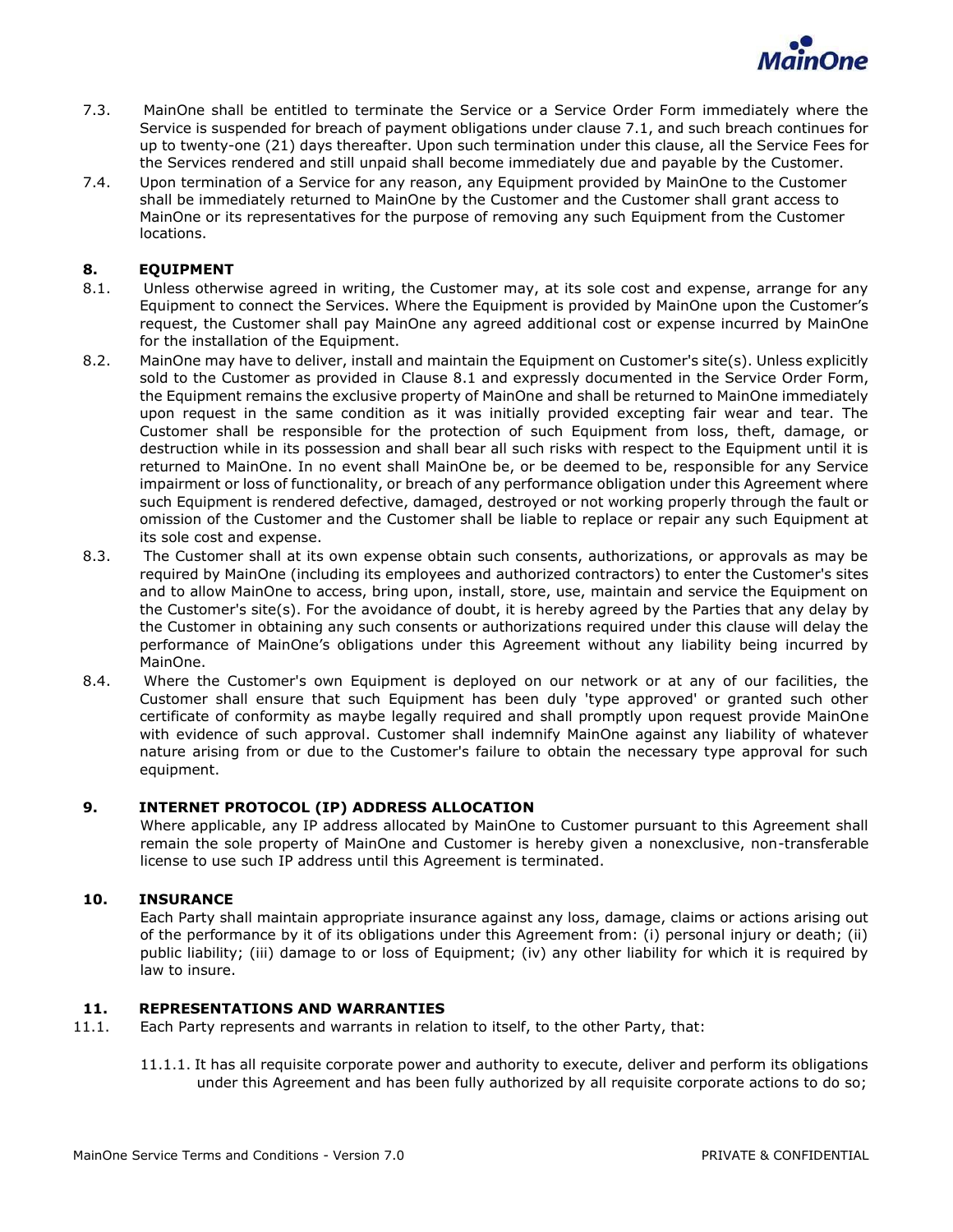

- 11.1.2. It has all necessary statutory and regulatory permissions, rights, authorizations, approvals and permits for the running and operation of its business, more particularly for the Services and the execution and performance of this Agreement by either of the Parties does not and shall not violate any provision of applicable law;
- 11.1.3. The person signing this Agreement is duly authorized and has legal capacity to execute and deliver this Agreement; and the execution and delivery of the Agreement and the performance of its obligations hereunder have been duly authorized and that the Agreement is a valid and legal agreement binding on it and enforceable in accordance with its terms.
- 11.2. MainOne warrants to the Customer that MainOne shall provide the Service(s) in accordance with all laws and regulations applicable to the Service and with all reasonable skill, diligence and care. All other warranties, which may be implied or incorporated into this Agreement relating to the Service(s), whether by statue, law or otherwise, except as otherwise set forth in this Agreement are hereby excluded by MainOne.

## **12. LIMITATION OF LIABILITY**

- 12.1. In no event shall either Party be liable to the other Party for consequential, special or indirect losses or damages sustained by either Party or any third parties in using the Service howsoever arising and whether under contract, tort or otherwise (including, without limitation, third party claims, loss of business or profits, loss of customers, loss of data or information, cost of substitute performance, equipment or services and downtime costs, or damage to reputation or goodwill). Furthermore, the entire liability of either Party in contract, tort or otherwise including any liability for negligence howsoever arising out of or in connection with the performance of either Party's obligations under this Agreement, for any claim, loss, expense, or damage under this Agreement shall in no event (other than with respect to payment obligations by the Customer for the Service(s) as set forth in a Service Order Form) exceed the sums actually paid by the Customer to MainOne for the Service which gives rise to the claim during the prior twelve (12) month period; provided however, nothing in this Agreement shall exclude or restrict either Party's liability for death or personal injury.
- 12.2. Where partial refunds in the form of service credits or rights to terminate this Agreement are specified in a Service Order Form or Service Level Agreement as remedies for failure in Service performance, such remedy will be the Customer's sole and exclusive remedy against MainOne in respect of the relevant failure in service performance and the Parties agree that any partial refunds or termination rights constitute liquidated damages which represent a genuine estimate of Customer's loss, save for clause 12.1 above.
- 12.3. This Agreement does not provide and is not intended to provide third parties (including, but not limited to, customers of the Customer, any permitted transferee of the Customer or any other permitted user of the Service(s)) with any remedy, claim, liability, reimbursement, cause of action, or any other right. The Customer acknowledges that it is not a third-party beneficiary of any agreement entered into by MainOne or its Affiliates, including but not limited to any capacity purchase agreement or any other contract relating to the construction, maintenance or operation of the MainOne System.
- 12.4. The provisions of Clauses 12.1, 12.2 and 12.3 shall continue to apply notwithstanding the termination or expiration of this Agreement.

## **13. INDEMNIFICATION**

- 13.1. Subject to the limitations set forth in Clause 12, each Party (the "Indemnifying Party") hereby agrees to indemnify, defend, protect and hold harmless the other Party (the "Indemnified Party") and Affiliates, from and against, and to assume liability for any loss, damage, expense or cost (including, without limitation, reasonable attorneys' fees and expenses) arising out of or in connection with: (i) any violation by the Indemnifying Party of any applicable law or governmental regulation; and (ii) any material breach by the Indemnifying Party of its obligations under this Agreement.
- 13.2. MainOne further agrees to indemnify the Customer against any claims against the Customer in respect of its permitted use of the Intellectual Property provided by MainOne and the Customer further agrees to indemnify MainOne against any claims of whatever nature by third parties arising from or due to the Customer's use of the Service(s) or the MainOne System (or any breach of a covenant hereunder), or its customers' or suppliers' use of the Service(s) or the MainOne System and the conduct and activities of the Customer's employees or subcontractors or the conduct of the Customer's or its customers' respective businesses, including, without limitation, the content of any video, voice or data carried by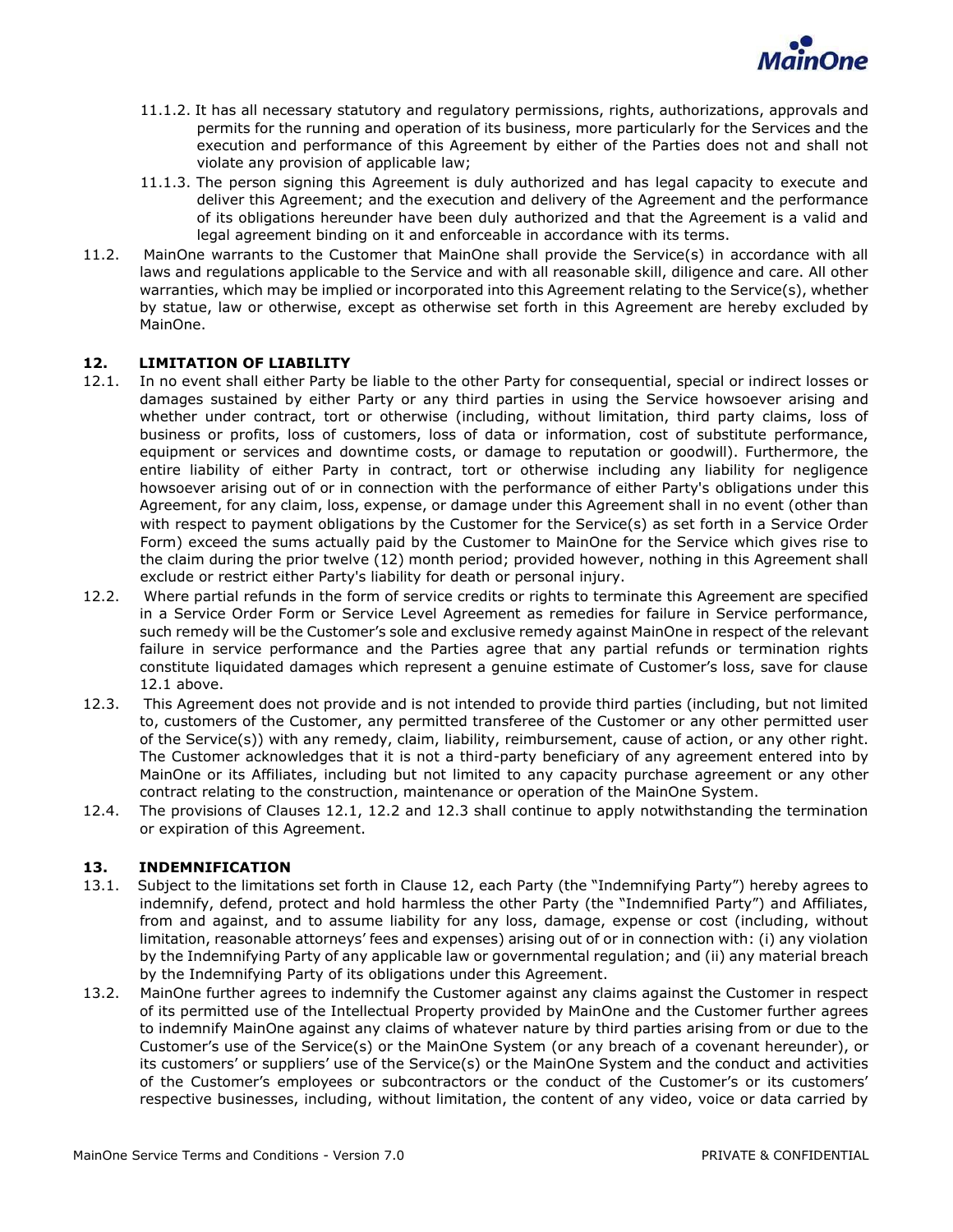

the Customer or its employees, customers or claims by the Customer's customers or end-users for interruption.

## **14. CONFIDENTIALITY**

- 14.1. Each Party hereby agrees that if either Party provides confidential or proprietary information ("Confidential Information") to the other Party, such Confidential Information shall be held in the strictest of confidence and the receiving Party shall afford such Confidential Information the same care and protection as it affords generally to its own confidential and proprietary information (which in any case shall not be less than reasonable care) to avoid disclosure to or unauthorized use by any third party.
- 14.2. The terms, conditions and provisions of this Agreement, constitute Confidential Information, and all information disclosed by either Party to the other in connection with or pursuant to this Agreement shall be deemed to be Confidential Information, whether or not that written information is marked as being confidential or proprietary when given or confirmed in writing as such thereafter unless otherwise provided for in this Agreement.
- 14.3. Notwithstanding the following, either Party may disclose Confidential Information to its employees, agents, and legal, financial, and accounting advisors (including its lenders and other financiers) to the extent necessary or appropriate in connection with the execution and performance of this Agreement or its obtaining of financing; provided, however, that each such person is notified of the confidential and proprietary nature of such Confidential Information and is subject to and agrees to be bound by similar restrictions on its use and disclosure that are at least equal to those contained in this Clause 14.
- 14.4. The foregoing provisions of this Clause 14 shall not apply to any Confidential Information which the receiving Party can evidence: (i) becomes publicly available other than through the actions of the receiving Party; (ii) is required to be disclosed pursuant to any binding obligation imposed by an applicable governmental or regulatory body or authority, or by law, or an order of an applicable court or the rules of a recognized stock exchange; (iii) is independently developed by the receiving Party; or (iv) becomes available to the receiving Party without restriction from a third party.
- 14.5. If any Confidential Information is required to be disclosed by the receiving Party pursuant to this clause, the receiving Party shall give such written notice as is reasonably possible under the circumstances to the disclosing Party of the requirements of such disclosure.

## **15. INTELLECTUAL PROPERTY**

15.1 All legal and beneficial rights in software, copyright, trademark, or any other intellectual property in whatever form (hereinafter "Intellectual Property") which MainOne provides to the Customer for the purpose of using the Service(s) will remain at all times the property of MainOne or its owner or licensor. To the extent that it is so entitled, MainOne grants the Customer a non-exclusive, nontransferable licence to use such Intellectual Property for the sole purpose of using the Service(s) as contemplated in this Agreement. The Customer may not reproduce the software or Intellectual Property, except that the Customer will be entitled to make a single back-up copy of any software for archival purposes only. The Customer may not modify, adapt, translate, reverse engineer or disassemble the software or Intellectual Property.

### **16. FORCE MAJEURE**

Neither Party shall be in default under this Agreement if and to the extent that any delay in such Party's performance of one or more of its obligations hereunder is caused by a Force Majeure Event, and such Party's performance of such obligation or obligations shall be excused and extended for and during the period of any such delay. The Party claiming relief under this Clause 16 shall promptly notify the other in writing of the existence of the Force Majeure Event relied on, the anticipated length of delay, the cause of the delay and a timetable by which any remedial measures will be implemented. If the Force Majeure Event is not remedied within one month, either Party may terminate this Agreement forthwith upon providing written notice thereof to the other Party.

### **17. SEVERABILITY, WAIVER**

If any part or any provision of this Agreement is or becomes illegal, invalid or unenforceable, that part or provision shall be ineffective to the extent of such invalidity or unenforceability only, without in any way affecting the validity or enforceability of the remaining parts of said provision or the remaining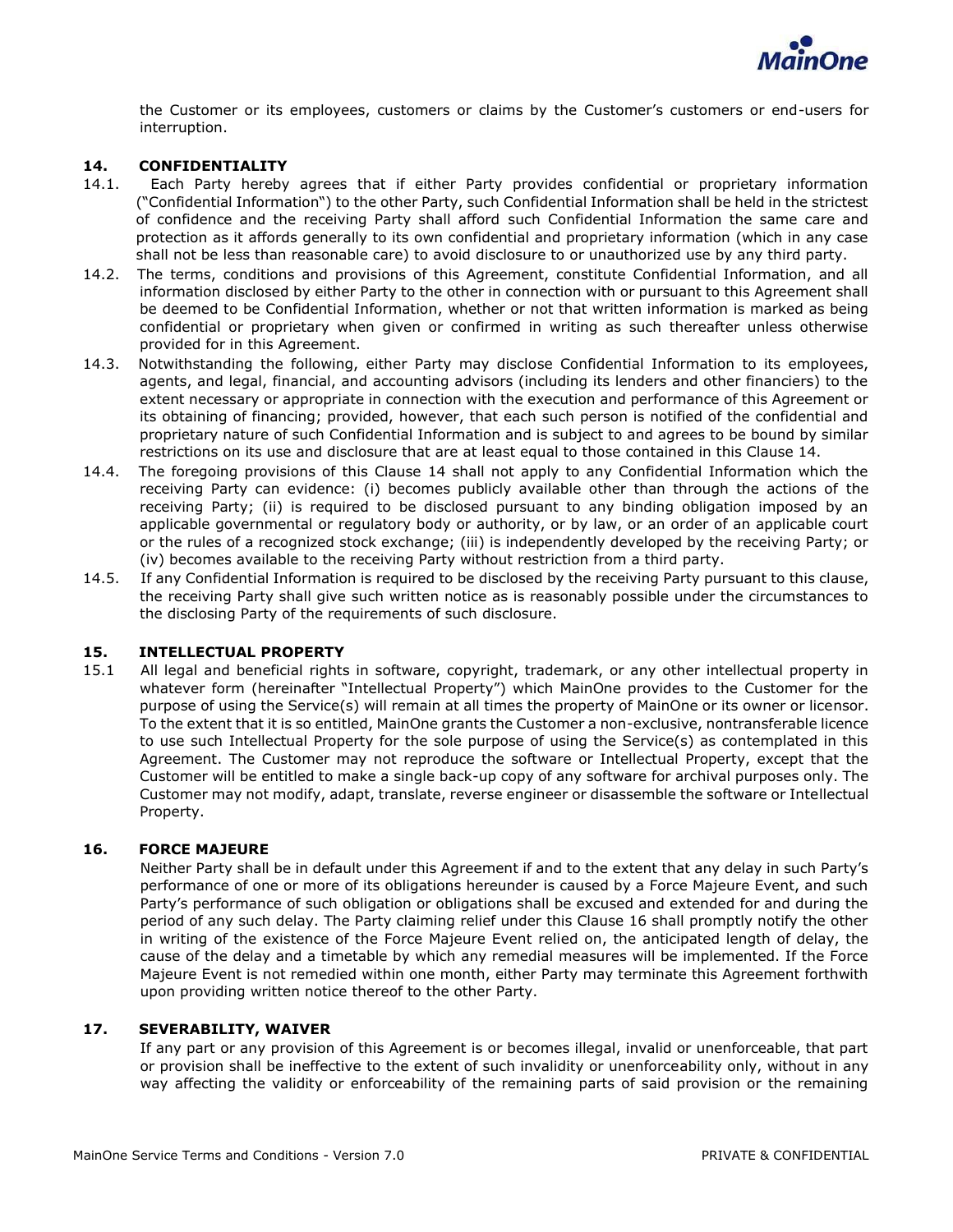

provisions of this Agreement. No waiver by either Party to any provisions of this Agreement shall be binding unless made in writing.

## **18. ACCEPTABLE USE**

The Customer further warrants that it shall use the Service(s) in accordance with: (i) all applicable legislation, regulations, codes of practice, guidance and other requirements of any relevant government, governmental or regulatory agency, or other relevant body; and (ii) the MainOne Acceptable Use Policy (AUP) available on the service page on the MainOne website at [www.mainone.net/terms-and-conditions/](http://www.mainone.net/terms-and-conditions/) and incorporated herein by reference which AUP the Customer hereby confirms to have read and fully understood, and which may be reviewed from time to time by MainOne upon notice to the Customer.

## **19. DATA PROTECTION**

Each Party hereby undertakes to comply with 1) all provisions of applicable law pertaining to the privacy and security of the other Party's data and Confidential Information, including but not limited to the Nigeria Data Protection Regulation 2019 and 2) MainOne's Data Protection and Privacy Policy available at [www.mainone.net/terms-and-conditions/an](http://www.mainone.net/terms-and-conditions/)d incorporated herein by reference which the Customer hereby confirms to have read and fully understood, and which may be reviewed from time to time by MainOne upon notice to the Customer.

## **20. ANTI-BRIBERY AND CORRUPTION**

- 20.1. Each Party hereby undertakes that, at the date of the entering into force of this Agreement, itself, its directors, officers or employees have not offered, promised, given, authorized, solicited or accepted any undue pecuniary or other advantage of any kind (or implied that they will or might do any such thing at any time in the future) in any way connected with the Agreement and that it has taken reasonable measures to prevent subcontractors, agents or any other third parties, subject to its control or determining influence from doing so.
- 20.2. The Parties agree that, at all time in connection with and throughout the course of the Agreement and thereafter, they will comply with and that they will take reasonable measures to ensure that their subcontractors, agents or other third parties, subject to their control or determining influence, will comply with MainOne's Anti-Bribery and Corruption Policy available at [www.mainone.net/terms](http://www.mainone.net/terms-and-conditions/)[andconditions/an](http://www.mainone.net/terms-and-conditions/)d incorporated herein by reference which the Customer hereby confirms to have read and fully understood, and which may be reviewed from time to time by MainOne upon notice to the Customer.

### **21. NOTICES**

 Any formal or legal notice pursuant to this Agreement shall be in writing and shall be deemed to have been duly given or served by the Parties if sent by hand or by courier, or via electronic email with delivery confirmation. Notices sent to the Customer shall be sent to the Customer's address as provided in the applicable Service Order Form. Notices sent to MainOne shall be sent (for the attention of the General Counsel), to MainOne's address specified in the applicable Service Order Form, or if by electronic email, to: notices@mainone.net. Any notice given under this clause shall be deemed to have been received: (i) If delivered by hand or courier, at the time of delivery; (ii) If a copy is sent via electronic mail, at the time the e-mail enters the recipient's information system, provided that no error message indicating failure to deliver has been received by the sender.

### **22. ENTIRE AGREEMENT**

This Agreement including any addenda, schedules, riders, supplements or exhibits attached hereto, constitutes the entire agreement between MainOne and the Customer and supersedes and cancels all offer letters or letters of award of contract, prior agreements, negotiations, or commitments made by either Party whether written or oral, with respect to the specific Service(s) provided hereunder. Unless otherwise expressly provided for herein, this Agreement may only be modified if such modification is in writing and signed by a duly authorized representative of each Party hereto. In case of any ambiguity or conflict between the Terms and Conditions, the Service Order Form, Acceptable Use Policy or any other schedule or exhibit hereto, such ambiguity or conflict shall be resolved by the following order of precedence: